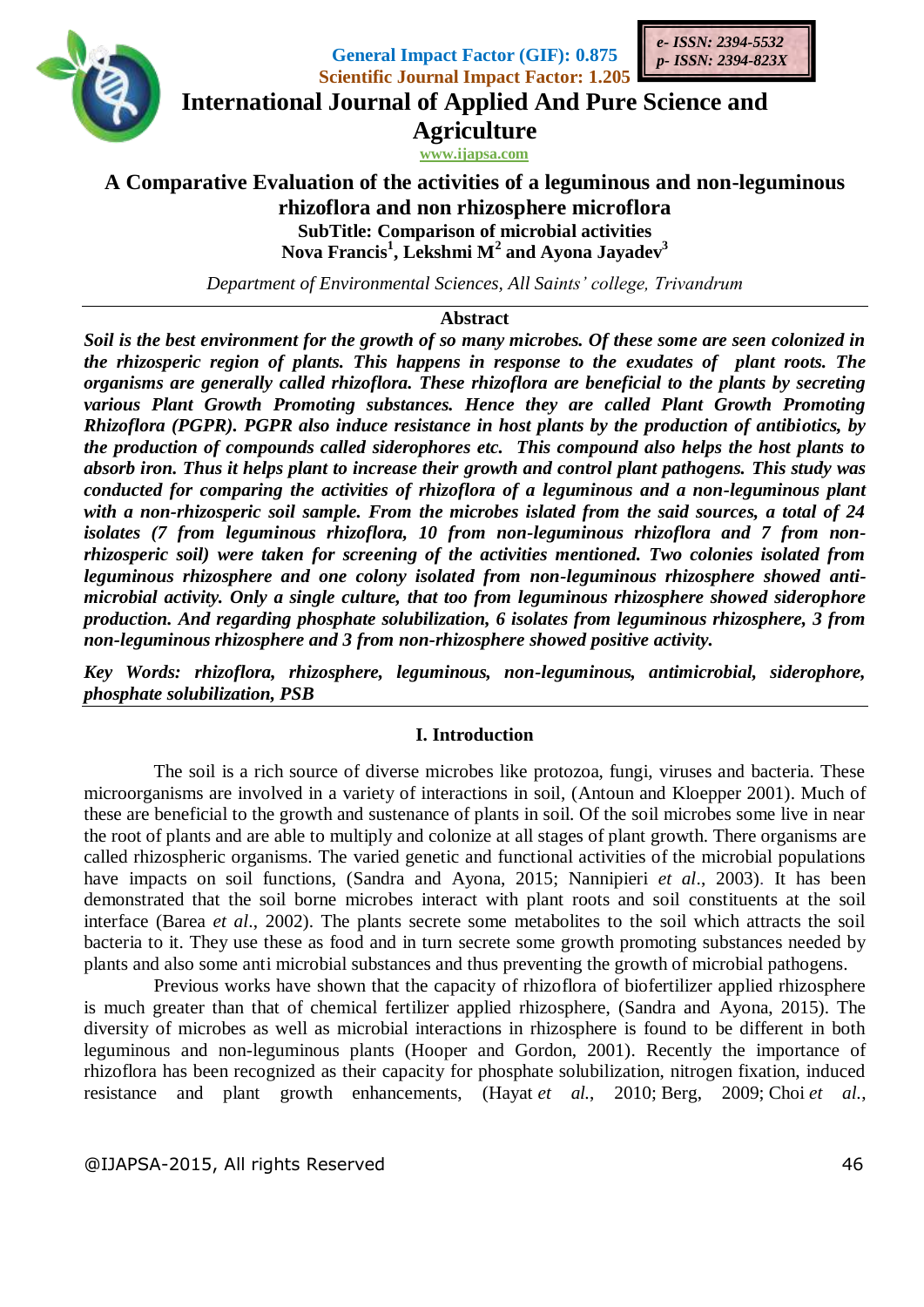2008; Rodriguez *et al.*, 2004; Bloemberg and Lugtenberg, 2001). It is reported that soil contains phosphorus to about 0.05% w/w but of this only 0.1% can be used by plants, (Scheffer and Schachtschabel, 1992). There are some rhizosphere bacteria which causes soil acidification which will release phosphate in soluble form. These are called Phosphate Solubilizing Bacteria (PSB). The capacities of rhizoflora of a leguminous plant as well as that of a non-leguminous plant were compared in terms of soil respiration, siderophore production as well as production of antimicrobials and phosphate solubilization by doing and initial screening for the activities mentioned and the results are discussed in this paper.

#### **II. Materials and Methods**

#### **Study Materials**

One leguminous plant and one non-leguminous plant were selected for the study. The leguminous plant selected was *Pisum sativum* and non-leguminous plant, *Capsicum annuum.* The seeds were sown on two separate pots filled with soil of clay loam type, with 23.48% sand, 38.57% clay and 38% silt, and a pH of 7.17. Sixty days old seedlings of *Pisum sativum* (leguminous) and *Capsicum annuum* (non-leguminous) were selected for the study.

#### **Collection of soil**

Using sterile spatula, soil samples were collected from the pot (away from the rhizosphere), from the rhizhospere of leguminous plant and the rhizosphere of non-leguminous plant and transferred to sterile fresh air tight bags. Rhizosphere samples were collected from uprooted plants. After vigorous shaking the root portion of the plant was cut and chosen for the study. It was then taken to the laboratory for further analysis and isolation.

## **Enrichment and Enumeration of rhizoflora**

The soil samples were subjected to serial dilution and microbes were isolated by pour plate method. Morphologically distinct bacterial colonies were selected as mentioned below for further studies and subjected to grams staining technique.

#### **Identification of Microbial Activity**

#### **Antimicrobial Activity Screening**

The isolated bacteria were screened for antimicrobial activity by plate assay method. Sterile filter paper discs were soaked with the broth cultures of isolated bacteria and were placed on a lawn culture of *Psuedomonas fluorescence*. After overnight incubation, petri plates were looked for clearance zone around filter paper discs.

#### **Phosphate solubilization Activity**

The samples collected from non-rhizospheric soil, rhizosphere of leguminous and that of nonleguminous soil were screened for phosphate solubilization using media supplemented with  $Ca_3(PO_4)_2$ . The medium was incubated for I week at 28<sup>o</sup>C and the zone size were determined for the three sets.

#### **Siderophore Production**

Iron is important for plant health and metabolism. It is found in proteins such as nitrogenase, ferredoxins, cytochromes, and leghemoglobin. Plant Growth Promoting Rhizospheric bacteria (PGPR) could perform uptake of iron from soil and provide plant with this element. Siderophore production was analyzed for the two samples sing CAS agar media.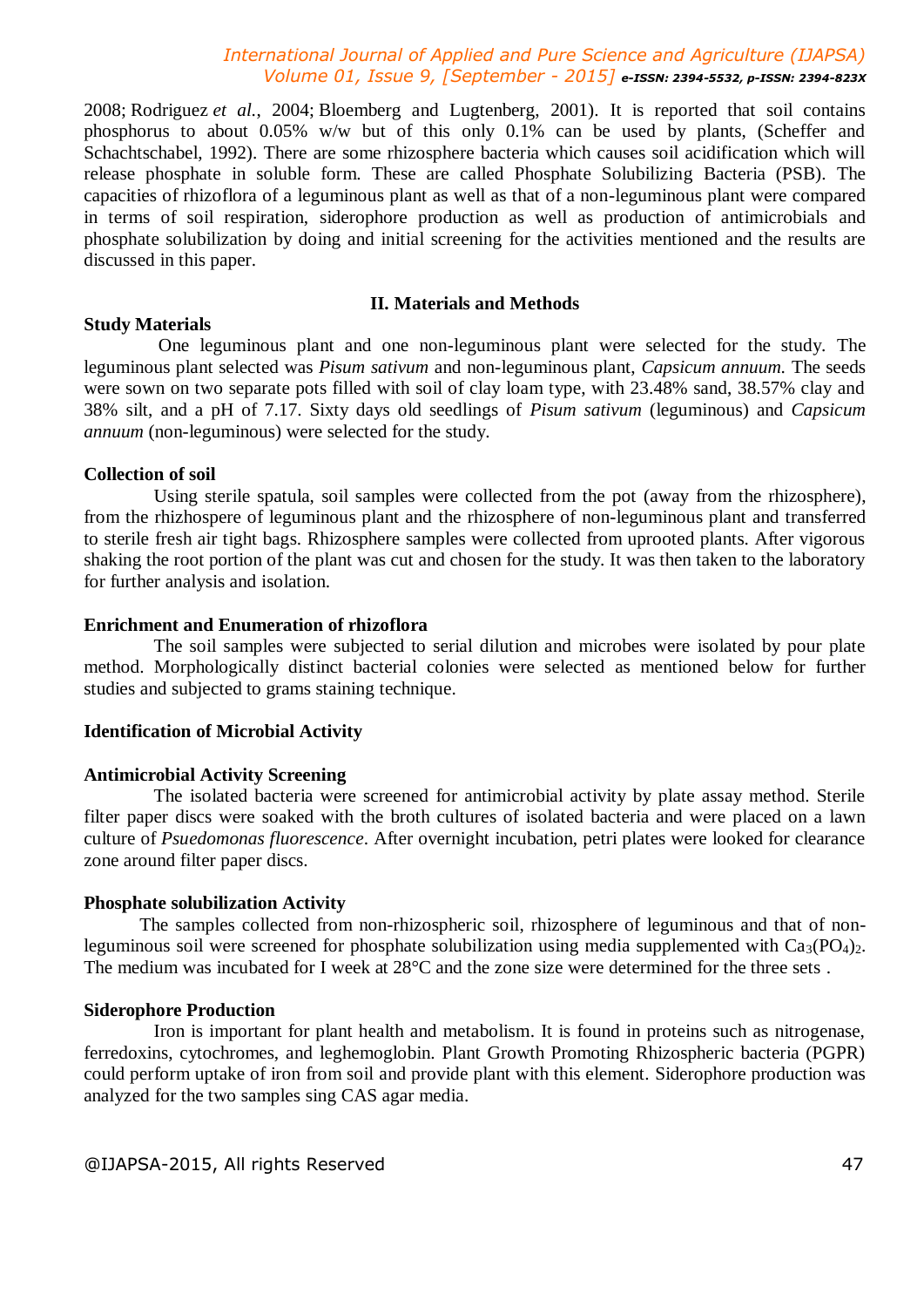## **III. Results and Discussion**

Bacteria from a leguminous and non-leguminous rhizosphere were enriched and enumerated. For a reference, bacteria were also enriched and enumerated from a similar soil without either kind of plants. The results of this are as follows: *Pisum sativum* rhizosphere contained 66 colony forming units (CFU) at 10-5 dilution. Hence the sample was calculated to contain 66x10-5 CFU/g. *Capsicum annuum* rhizosphere contained 44 colony forming units (CFU) at  $10<sup>-4</sup>$  dilution. Hence the sample was calculated to contain  $44x10^4$  CFU/g and non-cultivated soil contained 28 colony forming units (CFU) at  $10^{-5}$ dilution. Hence the sample was calculated to contain  $28x10^{-5}$  CFU/g. Liu and Sinclair, (1993) proposed that plant and soil type, both have influence on the microbial diversity and community structure in the rhizosphere.

From this, microorganisms for study were selected as follows:

- I. 7 colonies from leguminous rhizosphere.
- II. 10 colonies from non –leguminous rhizosphere.
- III. 7 colonies from the soil sample.

A total of 24 colonies were selected for further studies

## **Colony Morphology and Gram's reaction**

The morphology of the isolated Colony Forming Units (CFU) was noted and the results for microorganisms from rhizosphere of *Pisum sativa*, *Capsicum annuum* and non-cultivated soil sample are presented as Table 1, Table 2 and Table 3. The selected bacterial colonies from leguminous and nonleguminous rhizosphere and from uncultivated soil were subjected to gram staining and the results are shown in Table 4, Table 5 and Table 6 respectively.

## **Soil Respiration Method for measuring microbial activity in soil**

#### **Antimicrobial Activity**

`The selected microbes were screened for anti-microbial activity by plate assay method. Two colonies isolated from leguminous rhizosphere and one colony isolated from non-leguminous rhizosphere showed clearance zone (Table 6 and 7). None of the isolates from raw soil showed zone of incubation (Table 7 and Table 8). The results show that the microorganisms present in the rhizosphere of leguminous plants are more potent when compared to the microorganisms from non-leguminous as well as from raw samples.

#### **Phosphate Solubilization**

All the bacterial isolates (from rhizosphere of leguminous plant, rhizosphere of non-leguminous plant and non-rhizosperic soil were analyzed for phosphate solubilization activity and the results are tabulated (Table 9, 10 and 11). The results shows that there is a difference in the capacity of microorganisms isolated from rhizosphere of leguminous plant, rhizosphere of non-leguminous plant and the rhizosphere of non-rhizospheric soil. The number of bacterial isolates showing the activity was maximum in leguminous rhizoflora, whereas, the number was minimum in non-rhizospheric soil. The non-leguminous rhizosphere comes in between these. Also the zone of solubilization was also larger in the positive cultures of rhizoflora from leguminous plants.

The zone is the clearance of phosphate supplied through the media. There are many organisms which are capable of solubilizing phosphate, but this depends on the ecological conditions as well as vegetation, Zhu, *et al*., (2011).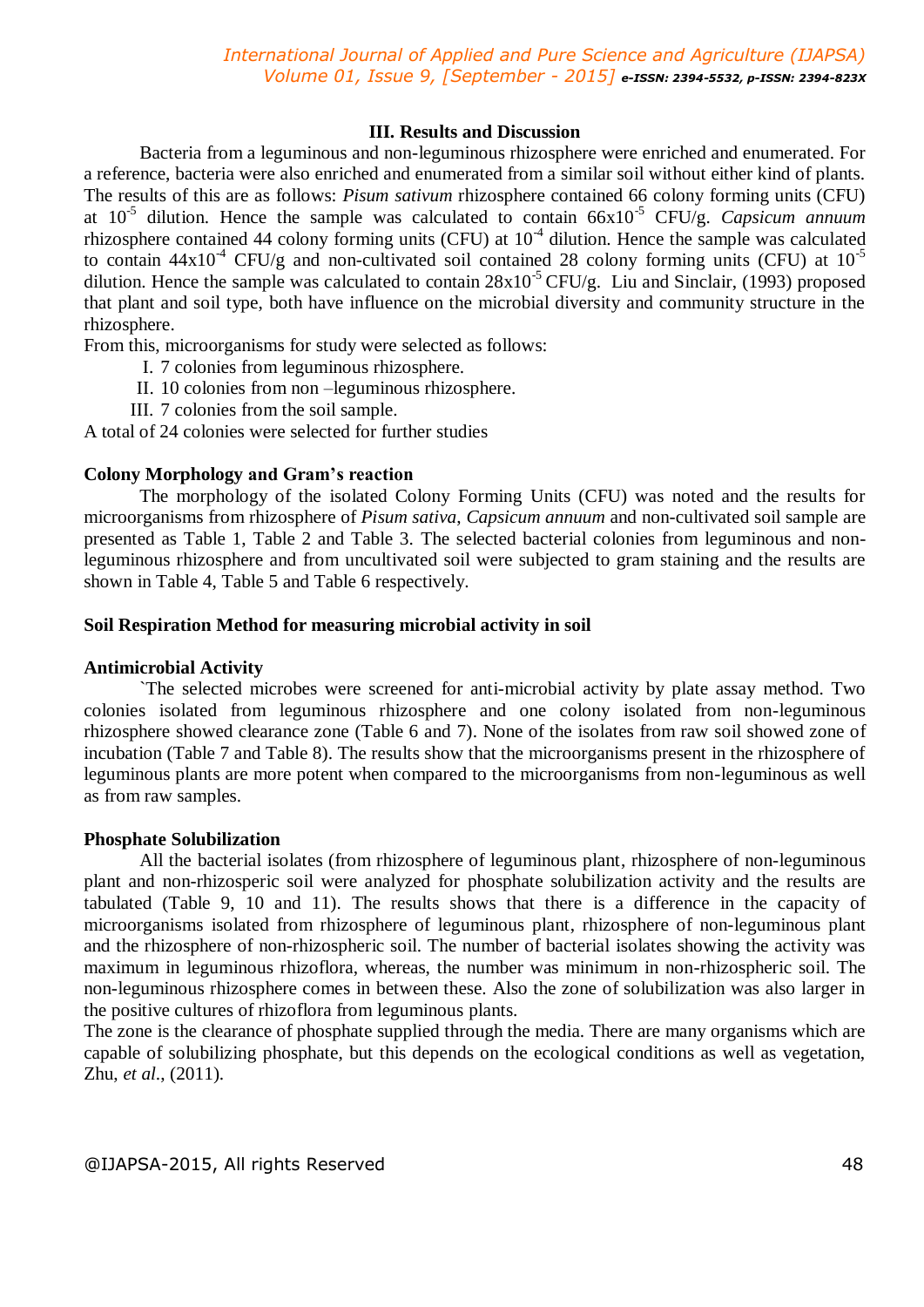#### **Siderophore Production**

The isolates were screened for siderophores production potential and it was found that out of 24 isolates only one colony, L10 from leguminous rhizosphere showed siderophores production. Earlier studies have shown that it is difficult to grow fastidious microorganisms on CAS agar plates because of some ingredients in the said medium having antimicrobial activity. This may be the reason why most of the cultures did not give positive results while screening for siderophore production. The Plant Growth Promoting rhizoflora produces particular compounds for plants which will help them to grow, facilitates the uptake of nutrients from soil and prevents disease causing microbial attacks. An indirect facilitation to microbial growth is provided by preventing the effects of deleterious microorganisms. This is achieved by the production substances such as siderophores, which are small metal binding proteins.

#### **IV. Conclusion**

According to the results obtained as per this study and the observations made, it is concluded that the number and diversity of microorganisms are greater in rhizosphere of leguminous plant followed by non-leguminous plant when compared to non-rhizospheric soil.

#### **Acknowledgement**

The authors deeply acknowledge the financial support given by the Kerala State Council for Science, technology and Environment in the form of Student Project Scheme.

#### **Bibliography**

- [1] Antoun H, Kloepper JW Plant growth-promoting rhizobacteria (PGPR). In: Brenner S, Miller JH (eds) Encyclopedia of genetics. Academic, New York, pp 1477–1480. (2001)
- [2] Barea J. M., Toro M., Orozco M. O., Campos E., Azcón R. The application of isotopic 32P and 15N-dilution techniques to evaluate the interactive effect of phosphate-solubilizing rhizobacteria, mycorrhizal fungi and Rhizobium to improve the agronomic efficiency of rock phosphate for legume crops. Nutrient Cycling in Agroecosystems 2002. 63, 35–42.
- [3] Berg G. Plant–microbe interactions promoting plant growth and health: perspectives for controlled use of microorganisms in agriculture. Appl Microbiol Biotechnol. 2009;84:11–18.
- [4] Bloemberg GV, Lugtenberg BJJ. Molecular basis of plant growth promotion and biocontrol by rhizobacteria. Curr Opin Plant Biol. 2001;4:343–350.
- [5] Choi O, Kim J, Kim J-G, Jeong Y, Moon JS, Park CS, Hwang I. Pyrroloquinoline Quinone Is a Plant Growth Promotion Factor Produced by *Pseudomonas fluorescens* B16. Plant Physiol. 2008;146:657–668.
- [6] Fengling Zhu, Lingyun Qu, Xuguang Hong, and Xiuqin Sun Isolation and Characterization of a Phosphate-Solubilizing Halophilic Bacterium Kushneria sp. YCWA18 from Daqiao Saltern on the Coast of Yellow Sea of China. Evidence-Based Complementary and Alternative Medicine. Article ID 615032, 6 pages 2011.
- [7] Hayat R, Ali S, Amara U, Khalid R, Ahmed I. Soil beneficial bacteria and their role in plant growth promotion: a review. Ann Microbiol. 2010;60:579–598.
- [8] Hooper L. V., Gordon J. I. Commensal Host-Bacterial Relationships in the Gut. Science.2001; 292: 1115–1118.
- [9] Liu Z, Sinclair J. Colonization of soybean roots by *Bacillus megaterium* B. Soil Biol Biochem.1993;26:849–855.
- [10]Nannipieri P. *et al*., Microbial diversity and soil functions, Article first published online: 17 OCT 2003 DOI: 10.1046/j.1351-0754.2003.0556.x 2003.
- [11] Rodriguez H, Gonzalez T, Goire I, Bashan Y. Gluconic acid production and phosphate solubilization by the plant growth-promoting bacterium *Azospirillum* spp. Naturwissenschaften. 2004; 91:552–555.
- [12]Sandra Y. M. and Ayona Jayadev. Differential Capacity of Nutrient Mobilization of microbial flora from a chemical fertilizer applied and biofertilizer applied rhizosphere. Journal of Global Biosciences. 2015. 4(2) pp 1439 – 1447.
- [13]Scheffer, F. and P. Schachtschabel, Lehrbuch der Bodenkunde, Ferdinand Enke Verlag, Stuttgart, Germany, 1992.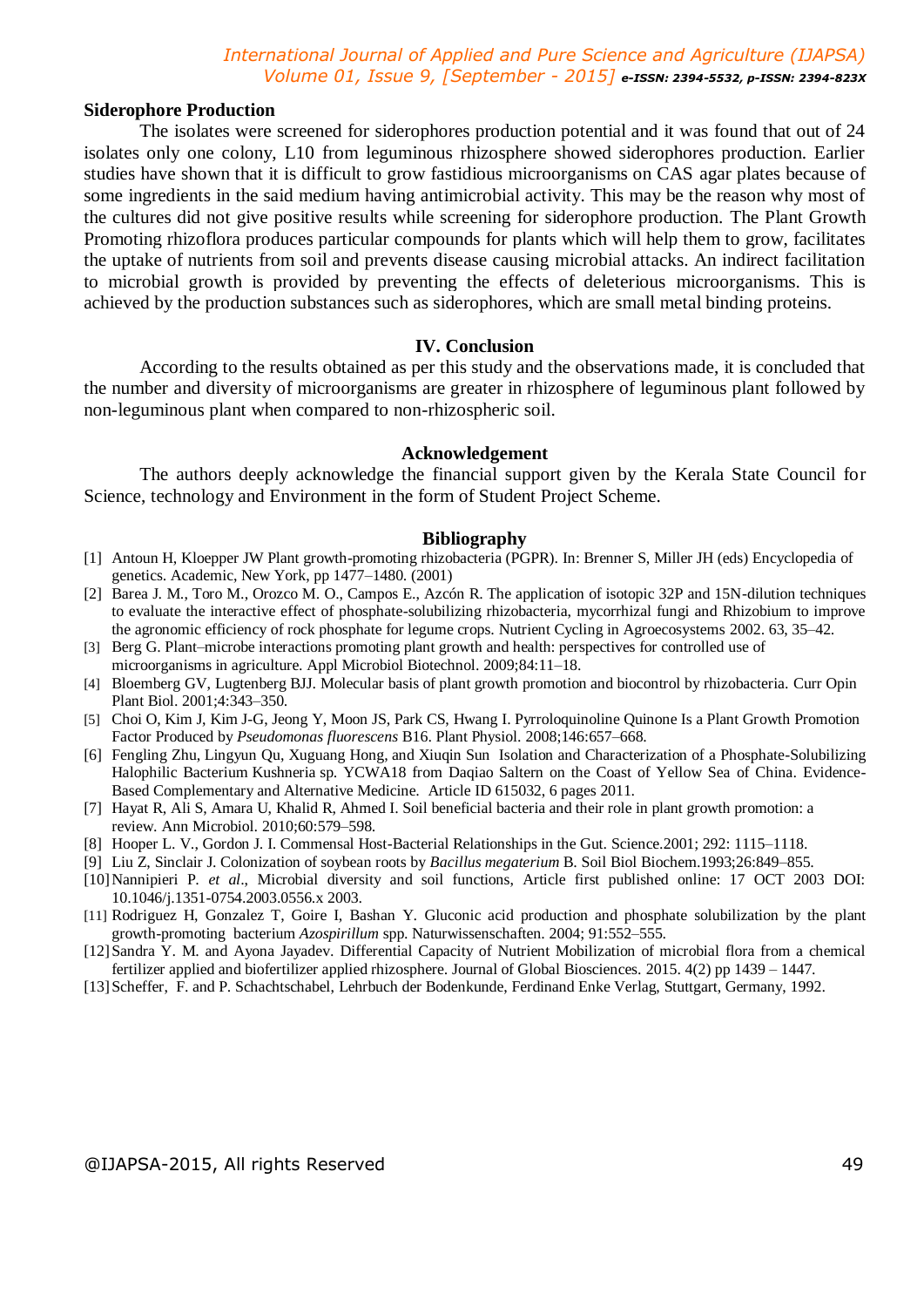## **Tables:**

# **Table: 1 (Isolated colonies- leguminous)**

| <b>Culture</b> | Form      | <b>Size</b> | <b>Surface</b> | <b>Texture</b> | <b>Colour</b> | <b>Elevation</b> | <b>Margin</b> |
|----------------|-----------|-------------|----------------|----------------|---------------|------------------|---------------|
| L1             | Irregular | Medium      | Dull           | Moist          | Opaque        | Raised           | Undulate      |
| L2             | Rhizoid   | Large       | Dull           | Dry            | Transparent   | Flat             | Rhizoid       |
| L3             | Irregular | Medium      | Glistening     | <b>Viscous</b> | Opaque        | Umbonate         | Lobate        |
| L4             | Irregular | Large       | Dull           | Dry            | Opaque        | Flat             | Lobate        |
| L <sub>5</sub> | Circular  | Small       | Glistening     | Moist          | Opaque        | Convex           | Entire        |
| L <sub>6</sub> | Circular  | Small       | Glistening     | Moist          | Opaque        | Convex           | Entire        |
| L7             | Circular  | Small       | Dull           | Dry            | Opaque        | Flat             | Entire        |
| L8             | Irregular | Medium      | Glistening     | <b>Viscous</b> | Opaque        | Umbonate         | Lobate        |
| L <sub>9</sub> | Circular  | Punctifom   | Dull           | Dry            | Transparent   | Flat             | Entire        |
| L10            | Circular  | Small       | Glistening     | Moist          | Translucent   | Convex           | Entire        |

| <b>Culture</b>  | Form        | <b>Size</b> | <b>Surface</b> | <b>Texture</b> | Color       | <b>Elevation</b> | <b>Margin</b> |
|-----------------|-------------|-------------|----------------|----------------|-------------|------------------|---------------|
| NL1             | Filamentous | Large       | Glistening     | <b>Viscous</b> | Opaque      | Umbonate         | Lobate        |
| NL2             | Rhizoid     | Medium      | Wrinkled       | Dry            | Opaque      | Flat             | Rhizoid       |
| NL3             | Irregular   | Large       | Dull           | Moist          | Translucent | Flat             | Undulate      |
| NL <sub>4</sub> | Irregular   | Small       | Dull           | Dry            | Opaque      | Flat             | Undulate      |
| NL5             | Circular    | Small       | Dull           | Dry            | Opaque      | Flat             | Entire        |
| NL6             | Irregular   | Medium      | Glistening     | Moist          | Opaque      | Pulvinate        | Curled        |
| NL7             | Circular    | Small       | Dull           | Dry            | Opaque      | Flat             | Entire        |

## **Table : 2 (Non-Leguminous)**

| <b>Culture</b> | Form      | <b>Size</b> | <b>Surface</b> | <b>Texture</b> | Color       | <b>Elevation</b> | <b>Margin</b> |
|----------------|-----------|-------------|----------------|----------------|-------------|------------------|---------------|
| S <sub>1</sub> | Irregular | Medium      | Dry            | Moist          | Opaque      | Raised           | Undulate      |
| S <sub>2</sub> | Irregular | Medium      | Dry            | Dry            | Transparent | Flat             | Undulate      |
| S <sub>3</sub> | Irregular | Medium      | Dry            | Moist          | Opaque      | Flat             | Undulate      |
| S <sub>4</sub> | Irregular | Small       | Dry            | Moist          | Transparent | Pulvinate        | Curled        |
| S <sub>5</sub> | Circular  | Small       | Glistening     | <b>Viscous</b> | Opaque      | Convex           | Entire        |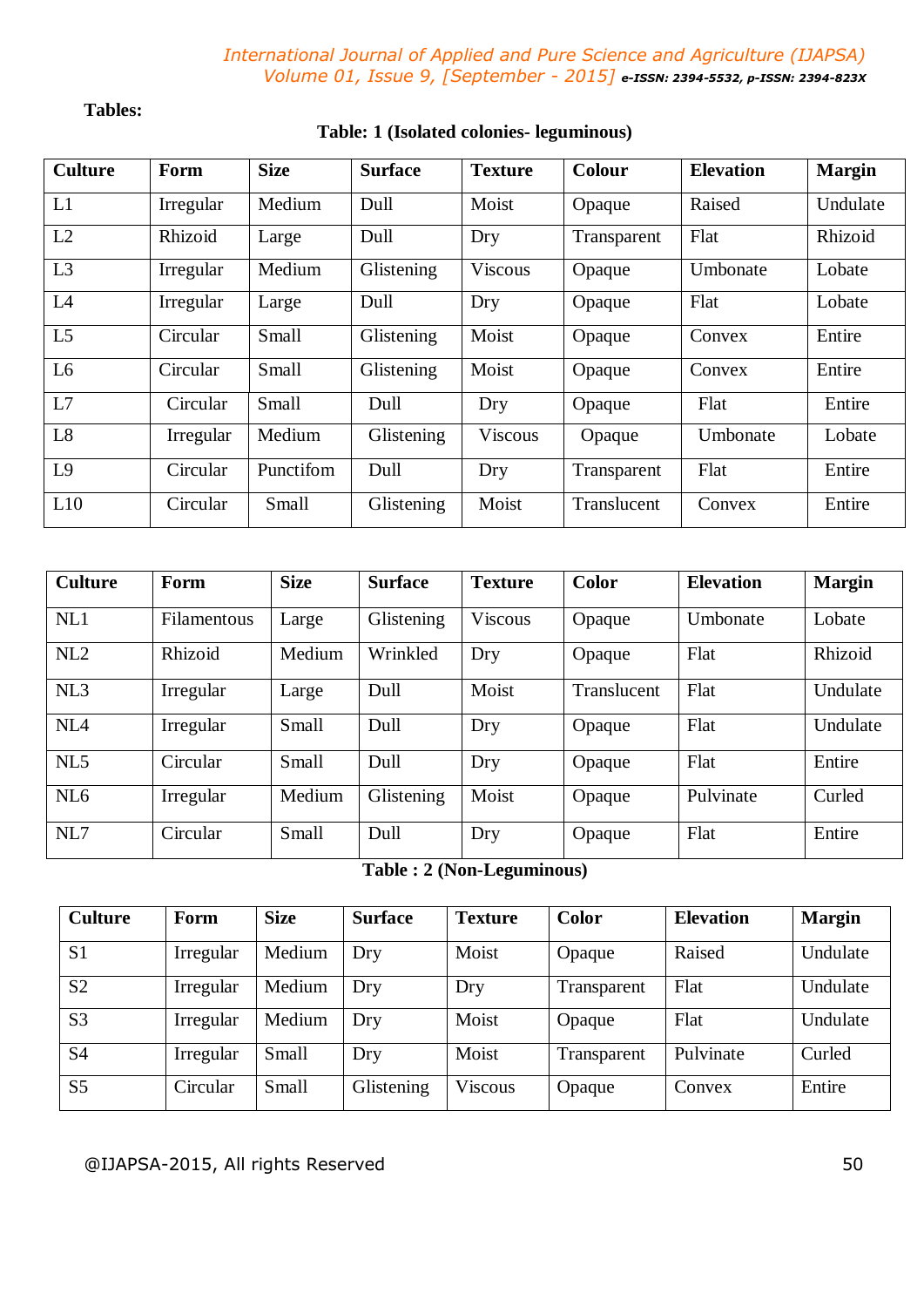| Table: 3. Isolates from soil |          |       |            |       |             |        |          |
|------------------------------|----------|-------|------------|-------|-------------|--------|----------|
| S <sub>6</sub>               | Circular | Large | Glistening | Moist | Translucent | Convex | Jndulate |

| <b>Culture</b> | Gram $(+/-)$                  | <b>Shape</b>   |
|----------------|-------------------------------|----------------|
| L1             | $+$ 've                       | Cocci          |
| L2             | $+$ 've                       | Bacilli        |
| L3             | $\overline{\cdot}$ $\cdot$ ve | Cocci          |
| L4             | $+$ 've                       | Cocci          |
| L <sub>5</sub> | $\cdot$ $\cdot$ ve            | Bacilli        |
| L <sub>6</sub> | $+$ 've                       | Bacilli        |
| L7             | $'+$ 've                      | Cocci          |
| L8             | $\overline{\cdot}$ $\cdot$ ve | Cocci          |
| L <sub>9</sub> | $\overline{\cdot}$ $\cdot$ ve | Cocci          |
| L10            | $\sqrt{\cdot}$ $\sqrt{\cdot}$ | <b>Bacilli</b> |

**Table: 4. Isolates from rhizosphere of** *Pisum sativum*

| <b>Culture</b>  | $Gram (+/-)$       | <b>Shape</b> |
|-----------------|--------------------|--------------|
| NL1             | $\cdot$ $\cdot$ ve | Cocci        |
| NL2             | $\cdot$ $\cdot$ ve | Cocci        |
| NL3             | $+$ ' $ve$         | Bacilli      |
| NL4             | $-$ ve             | Cocci        |
| NL5             | $\cdot$ $\cdot$ ve | Bacilli      |
| NL <sub>6</sub> | $+$ 've            | Cocci        |
| NL7             | $+$ 've            | Cocci        |

**Table: 5. Isolates from rhizosphere of** *Capsicum annuum*

| <b>Culture</b> | Gram $(+/-)$         | <b>Shape</b> |
|----------------|----------------------|--------------|
| S <sub>1</sub> | $+$ 've              | Cocci        |
| S <sub>2</sub> | $+$ 've              | Cocci        |
| S <sub>3</sub> | $+$ 've              | Cocci        |
| S <sub>4</sub> | $+$ 've              | Rod shaped   |
| S <sub>5</sub> | $\cdot$ - $\cdot$ ve | Cocci        |
| S <sub>6</sub> | $-$ 've              | Cocci        |

**Table: 6. Isolates from rhizosphere of raw soil**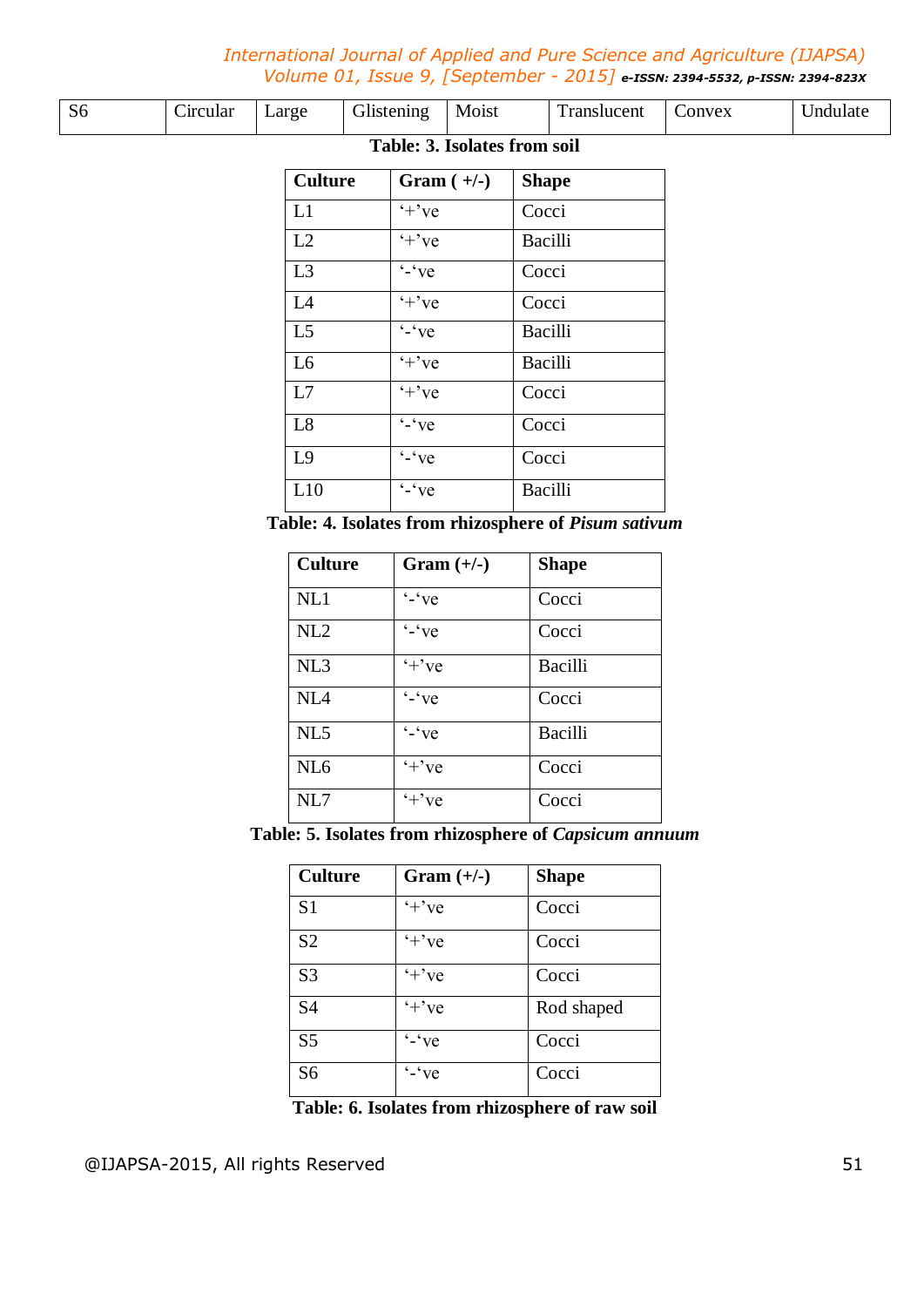| <b>Culture (Isolates)</b> | <b>Pseudomonas fluorescens</b> |
|---------------------------|--------------------------------|
| L1                        | <b>NIL</b>                     |
| L2                        | <b>NIL</b>                     |
| L3                        | <b>NIL</b>                     |
| L4                        | <b>NIL</b>                     |
| L <sub>5</sub>            | <b>NIL</b>                     |
| L <sub>6</sub>            | <b>NIL</b>                     |
| L7                        | <b>NIL</b>                     |
| L8                        | $10 \text{ mm}$                |
| L <sub>9</sub>            | <b>NIL</b>                     |
| L10                       | $8 \text{ mm}$                 |

## **Table: 7 Antibiotic productions in leguminous root**

| <b>Culture (Isolates)</b> | <b>Pseudomonas fluorescens</b> |
|---------------------------|--------------------------------|
| NL1                       | <b>NIL</b>                     |
| NL2                       | <b>NIL</b>                     |
| NL3                       | <b>NIL</b>                     |
| NL <sub>4</sub>           | <b>NIL</b>                     |
| NL5                       | $5 \text{ mm}$                 |
| NL <sub>6</sub>           | <b>NIL</b>                     |
| NL7                       | NIL                            |

# **Table: 8. Antibiotic production in leguminous root**

| <b>Culture (Isolates)</b> | <b>Pseudomonas fluorescens</b> |
|---------------------------|--------------------------------|
| S <sub>1</sub>            | <b>NIL</b>                     |
| S <sub>2</sub>            | <b>NIL</b>                     |
| S <sub>3</sub>            | <b>NIL</b>                     |
| S <sub>4</sub>            | <b>NIL</b>                     |
| S <sub>5</sub>            | <b>NIL</b>                     |
| S <sub>6</sub>            | <b>NIL</b>                     |
| S <sub>7</sub>            | NIL                            |

**Table: 9 Antibiotic production in soil sample**